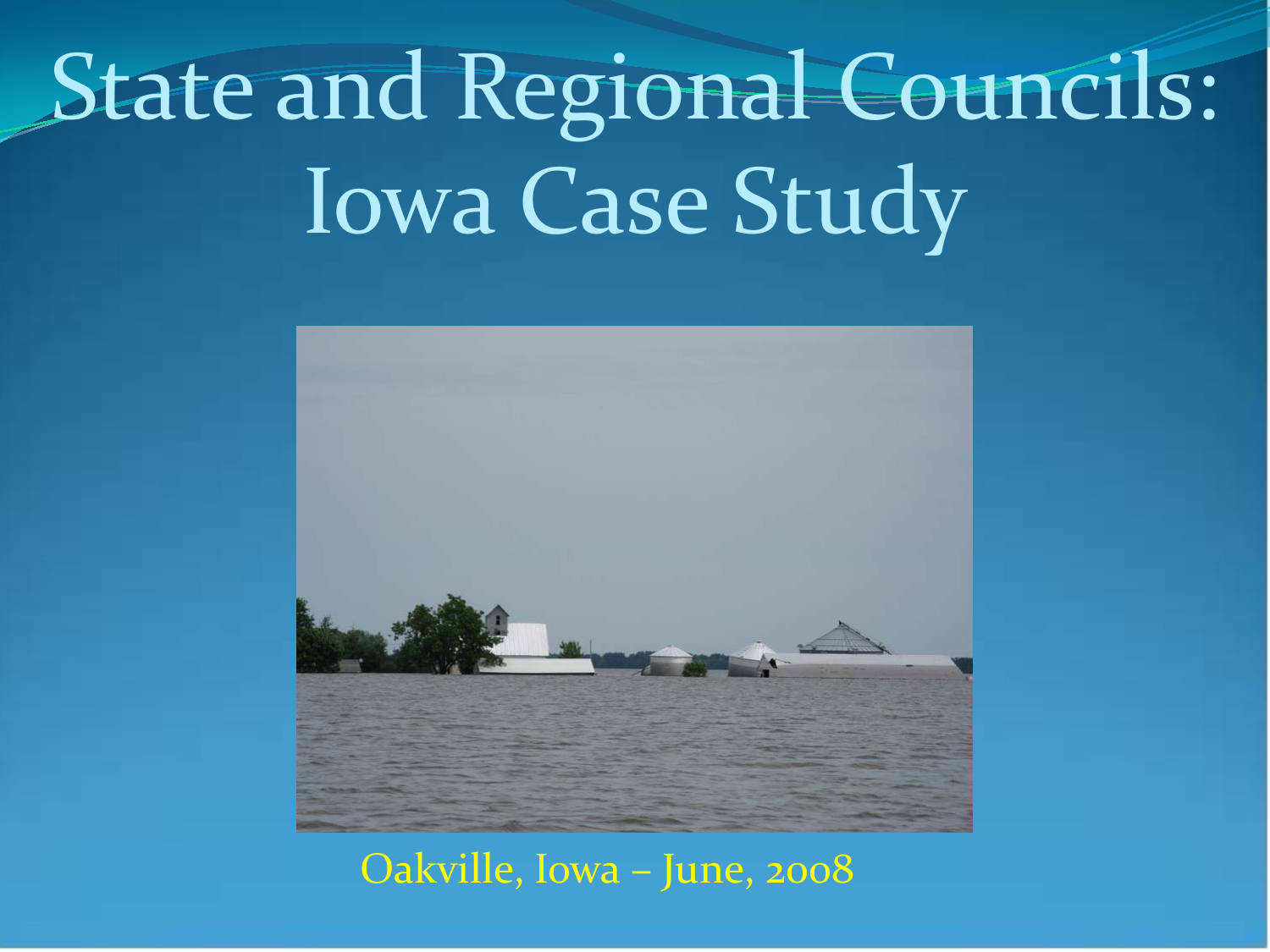#### Iowa's Water Monitoring History

#### I on Iowa Bill (SF 2371), 1999

"Prior to 2000, less than \$250,000 per year was spent on ambient water quality monitoring, with over half of that coming from federal funds. ……

The lack of good, long term monitoring data is putting Iowa at a distinct disadvantage in developing numeric water quality standards for nutrients and calculating TMDLs, both issues that could have significant impact on Iowa agriculture."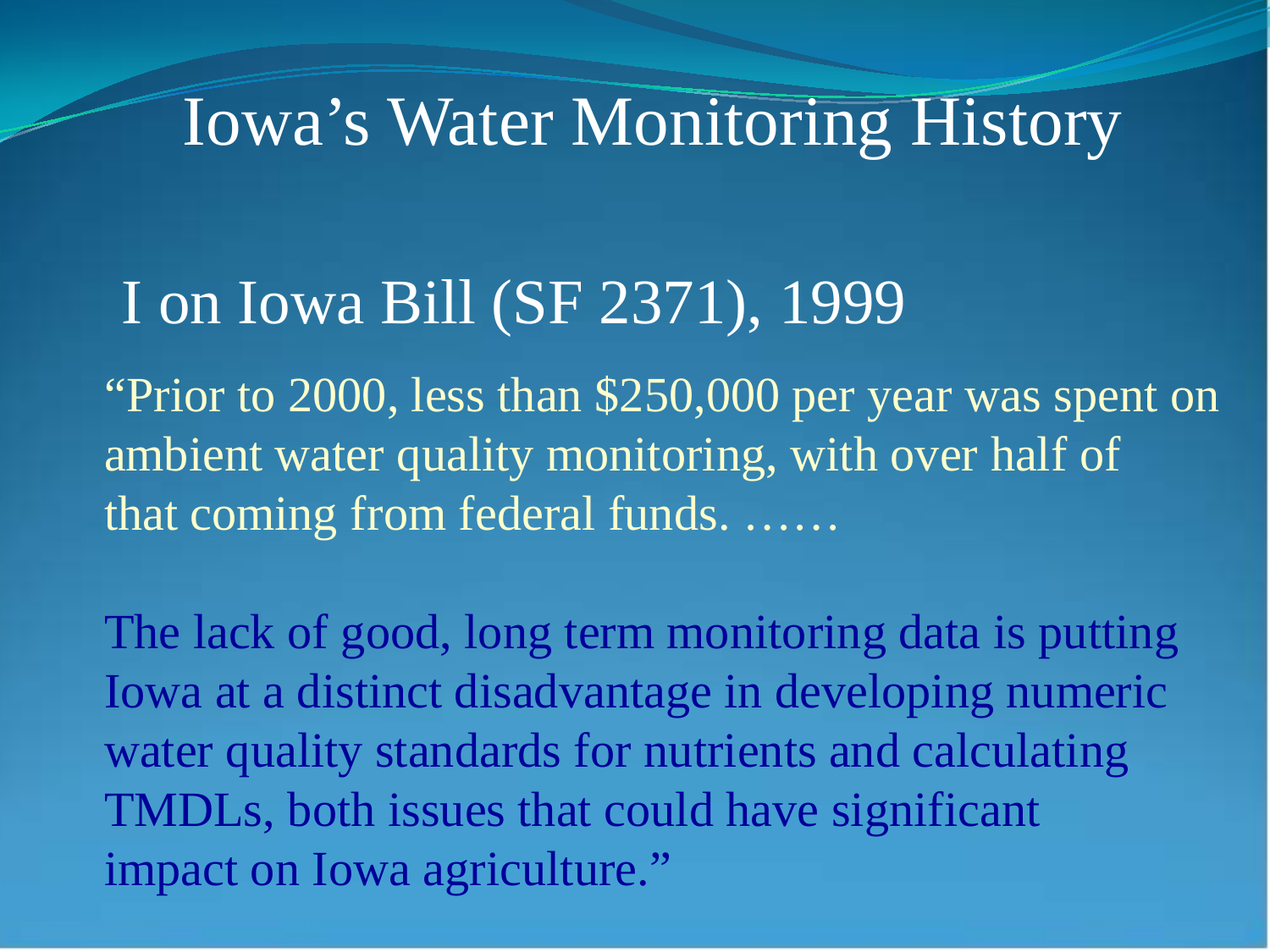November 1998 Lawsuit: Iowa's Water Monitoring History

• SAILORS inc.\* filed suit on the adequacy of Iowa's TMDL program and for failing to have an adequate water quality monitoring program • Sierra Club joined the lawsuit Feb 1999

\* Save All Iowa's Lakes, Oxbows, Rivers, Streams Inc. The Clean Water Act TMDL Program: law, policy, and implementation by Oliver A. Houck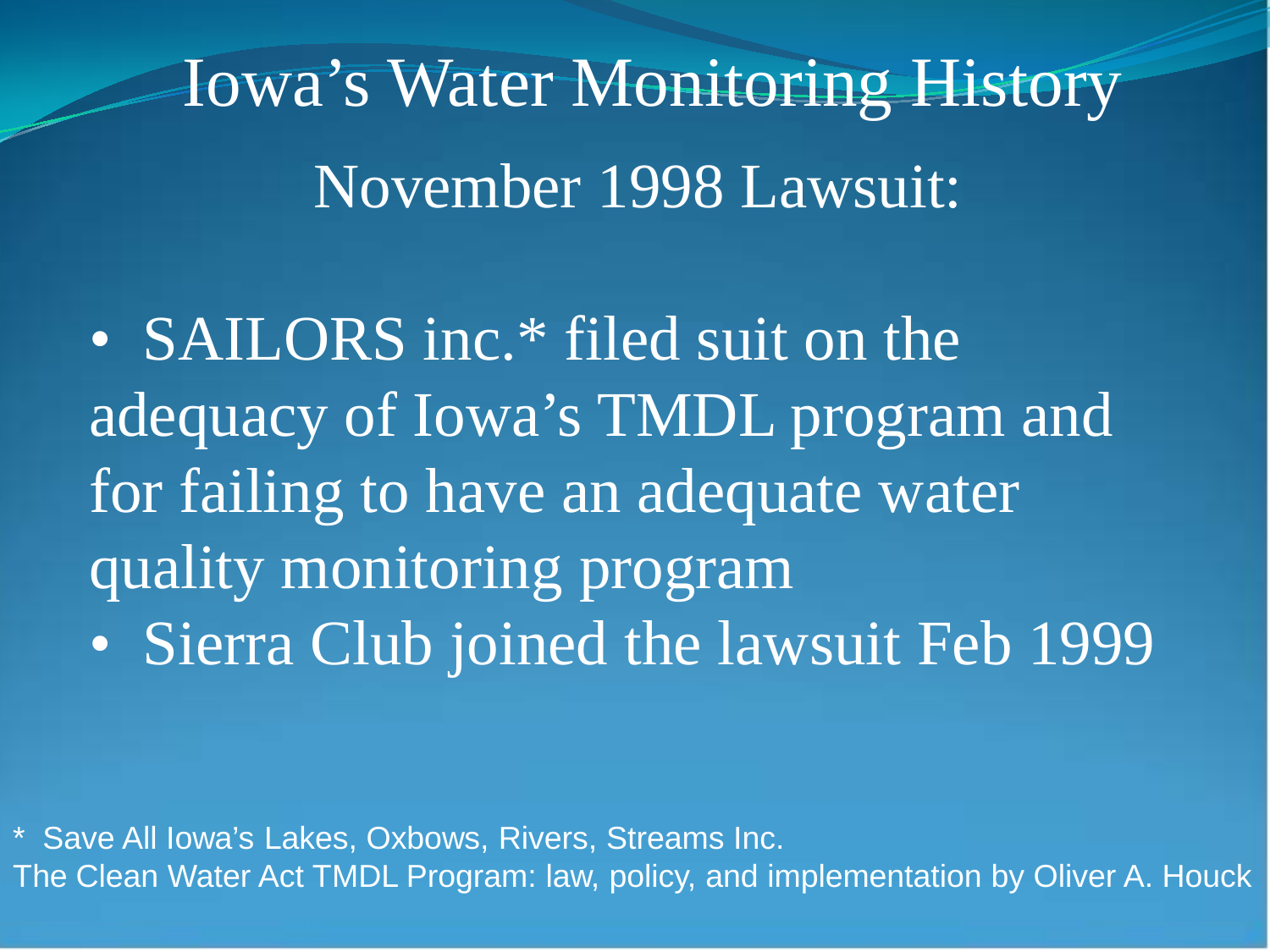#### Consent Decree

FILED UNITED STATES DISTRICT COURT **0.5. DISTRICT COURT**<br>NORTHERN DISTRICT OF JOWA FOR THE NORTHERN DISTRICT OF IOWA **CEDAR RAPIDS DIVISION** 010CT 26 PM 3:37

#### SAILORS, INC. and MISSISSIPPI RIVER REVIVAL,

ገሮያልዊ ዊልጅነፅያ ዘይባኝፀያ: ፀምበድሮ

Plaintiffs,

v.

UNITED STATES ENVIRONMENTAL PROTECTION AGENCY, et al., V

Defendants.

SIERRA CLUB,

Plaintiff.

v.

UNITED STATES ENVIRONMENTAL PROTECTION AGENCY, et al.,

Defendants.

Consolidated 문부 - 그리

Case No. C98-134-MJM

JOINT NOTICE OF FILING OF SETTLEMENT AGREEMENT

EPA will conduct a study of Iowa's Water Monitoring Program – special emphasis on the adequacy of the program to identify impaired waters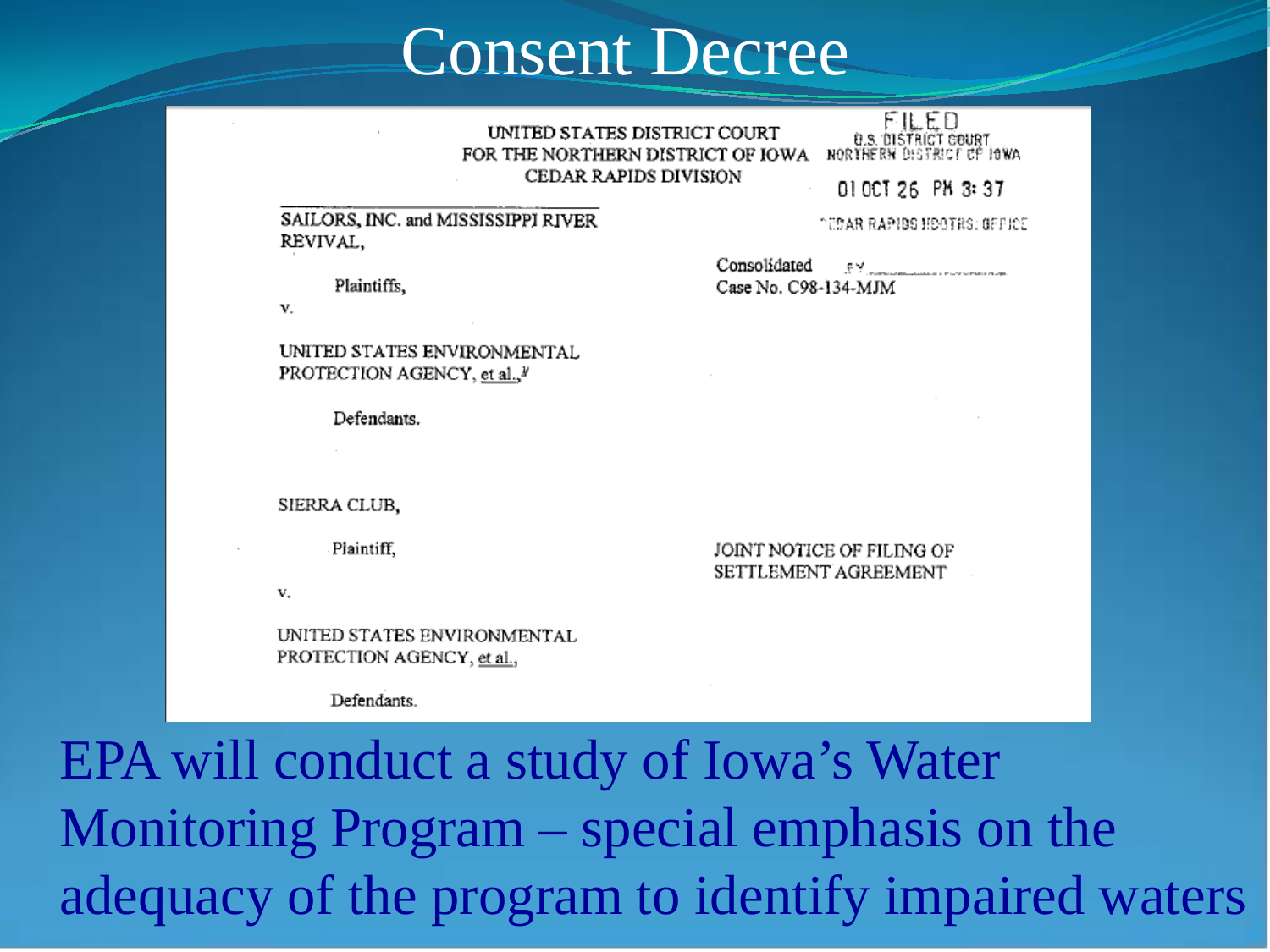## New Monitoring Program 1999

State Appropriations from Infrastructure Fund Environment First Fund (No State General Fund \$)

> 1999 - \$1 Million 2000 - \$2 Million 2001 & 2 - \$2.5 Million 2003 – '10 - \$2.95 Million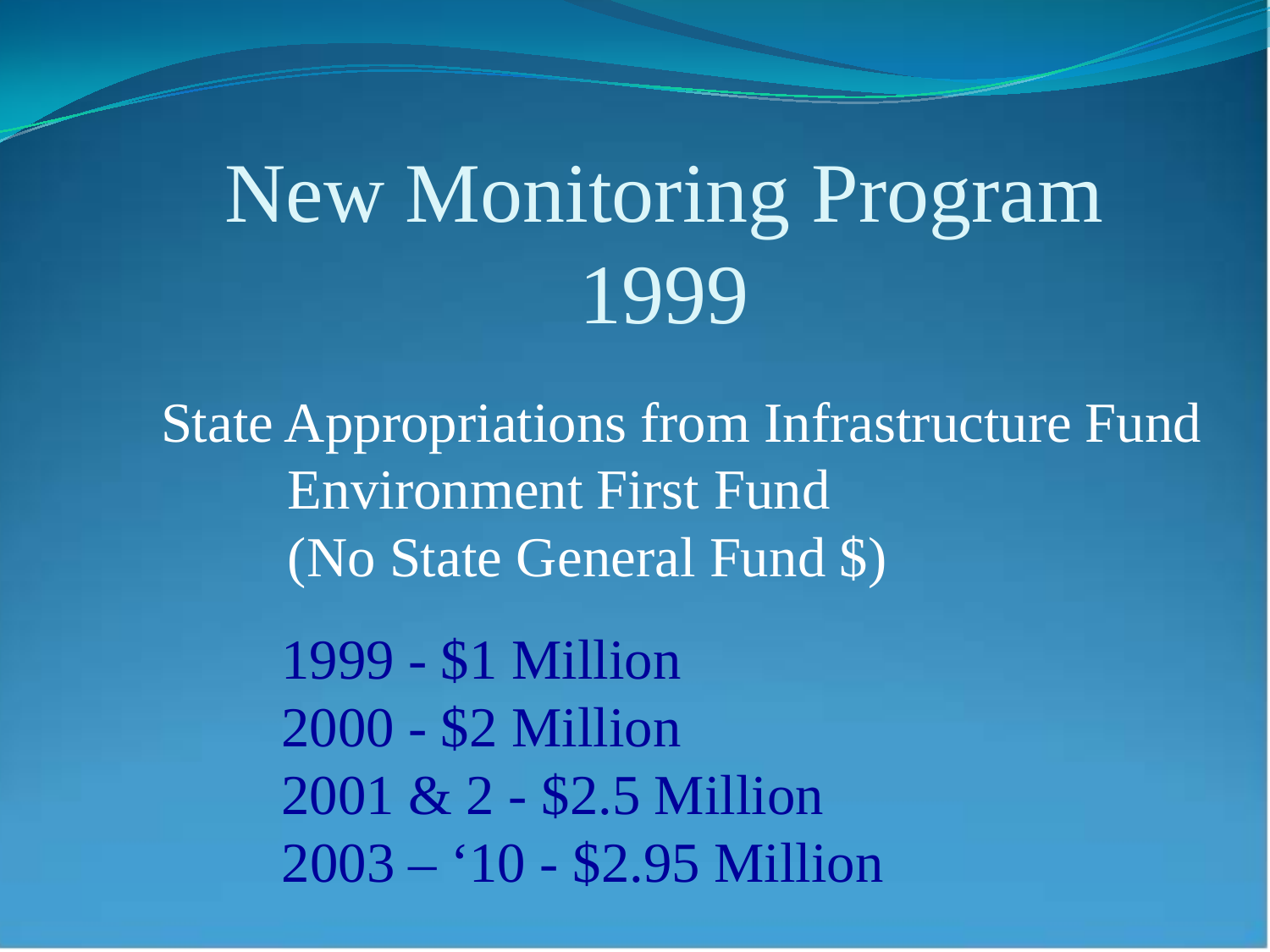When your biggest dream becomes your biggest nightmare..... How to spend the Funding quickly?? Demonstrate need for on-going funding Many Gaps Existed -- How to Prioritize? Lakes, Rivers, Wetlands, Beaches, Volunteer monitoring TMDL vs. Ambient Monitoring Program Would TMDL monitoring consume all the resources? Money, but very few staff allocated Consent Decree study by EPA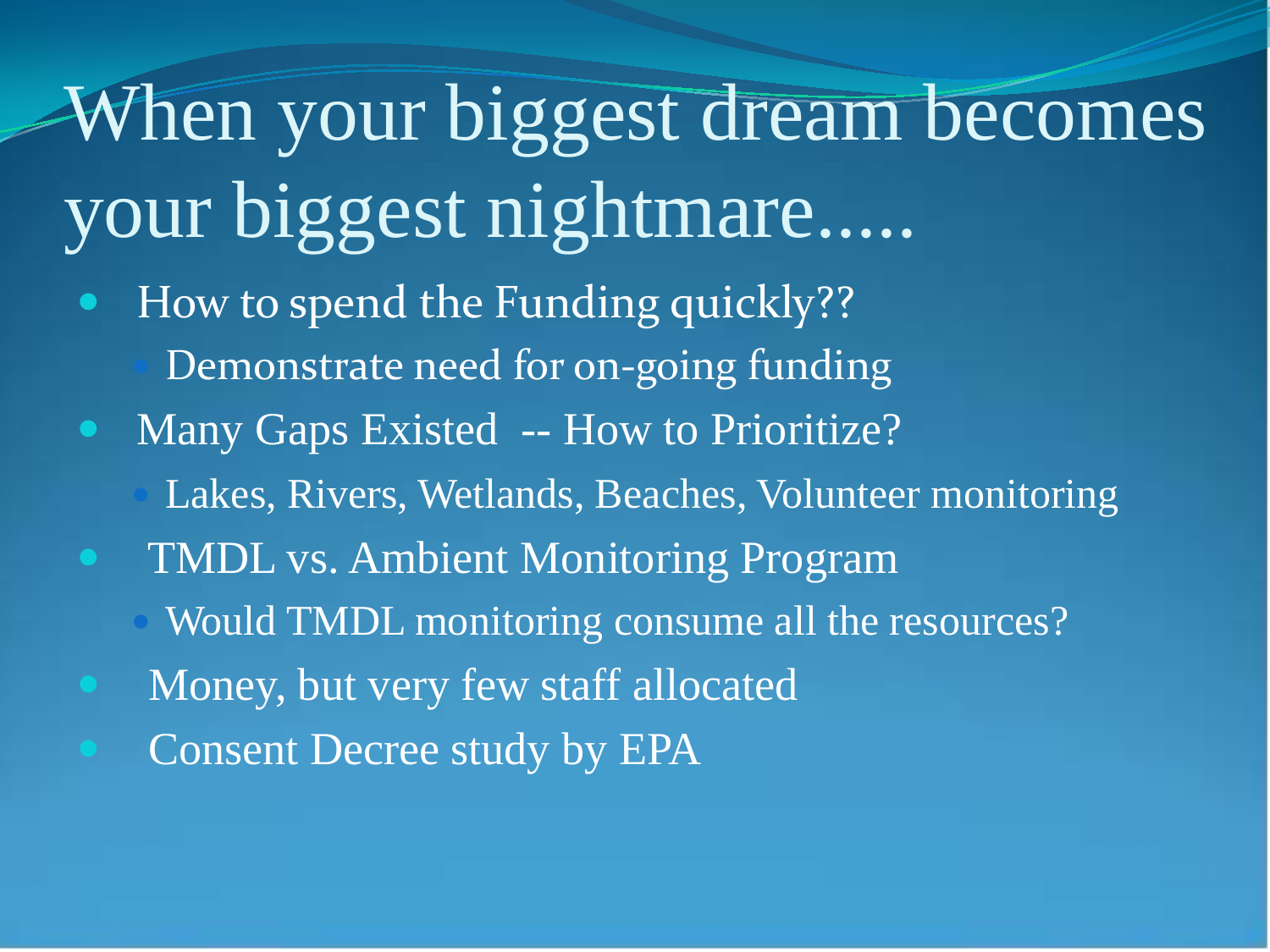Input from 47 Stakeholder Groups Program Development Process:

Technical Advisory Group

Feedback Loop on Periodic Basis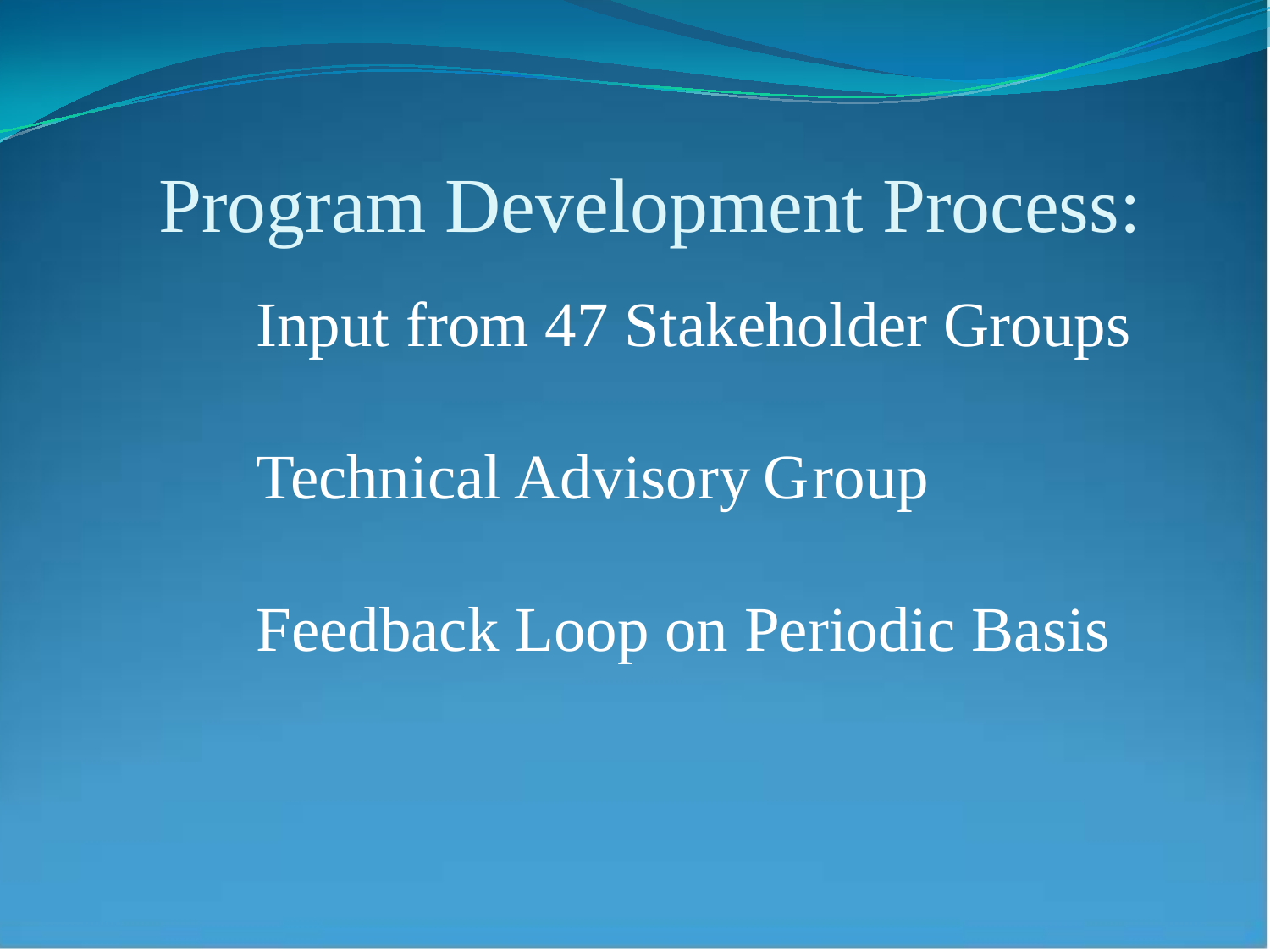## Stakeholder Group Convened

 Goal was to identify stakeholder priorities and issues Early on in the process, DUPLICATION of effort was a significant concern expressed by groups.

 To address this concern, DNR developed a list of on-going monitoring by federal, state, local, and private entities.

Conflicting priorities and Concern Regarding the Use of Data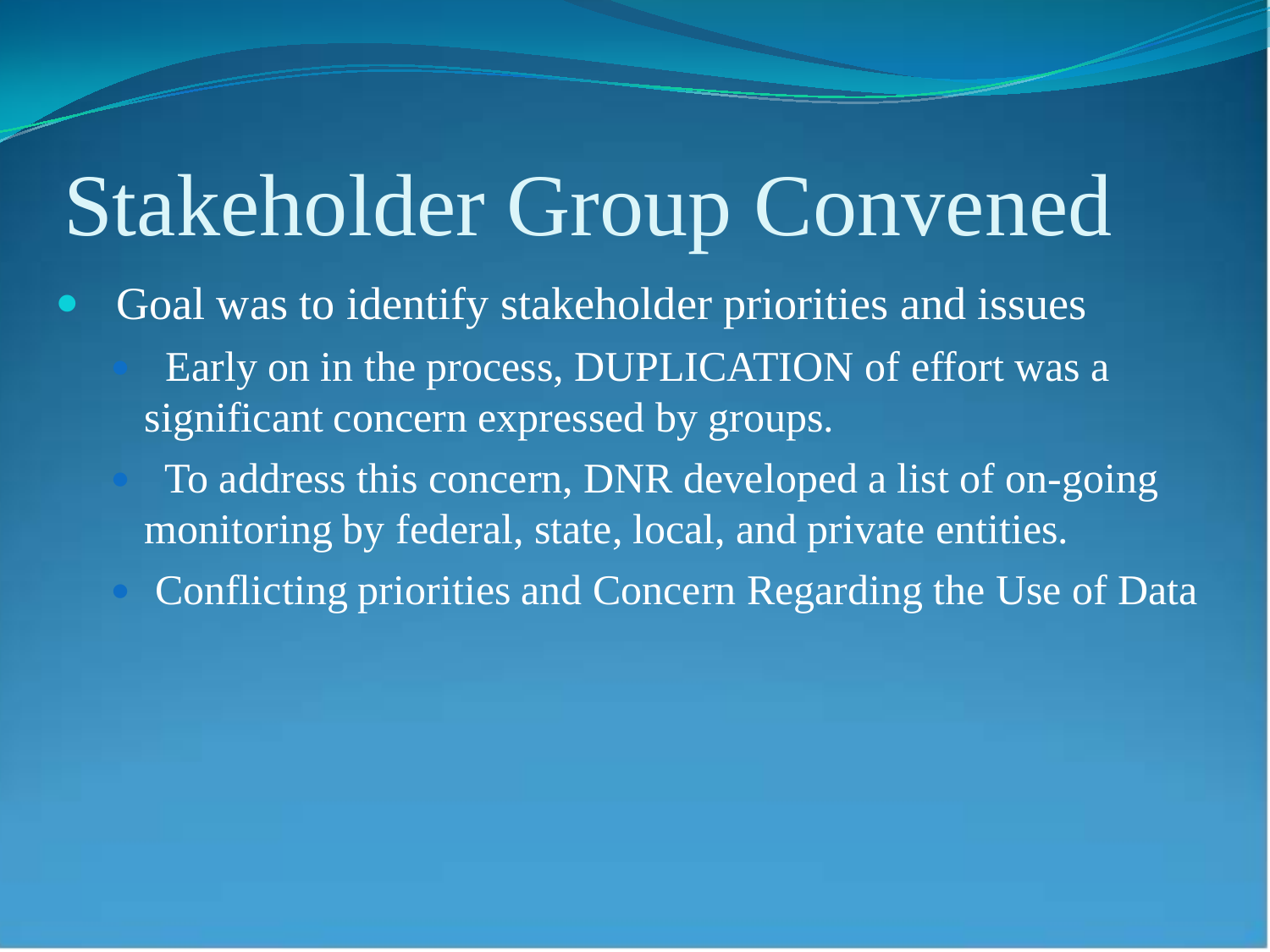## Consensus Approached to Developing Guiding Principles:

• Gather Reliable, Objective Data • Provide Long-term Info for the State • Develop Partnerships and Improve Coordination Maximize Resources – Use best science • Promote Stewardship of Citizens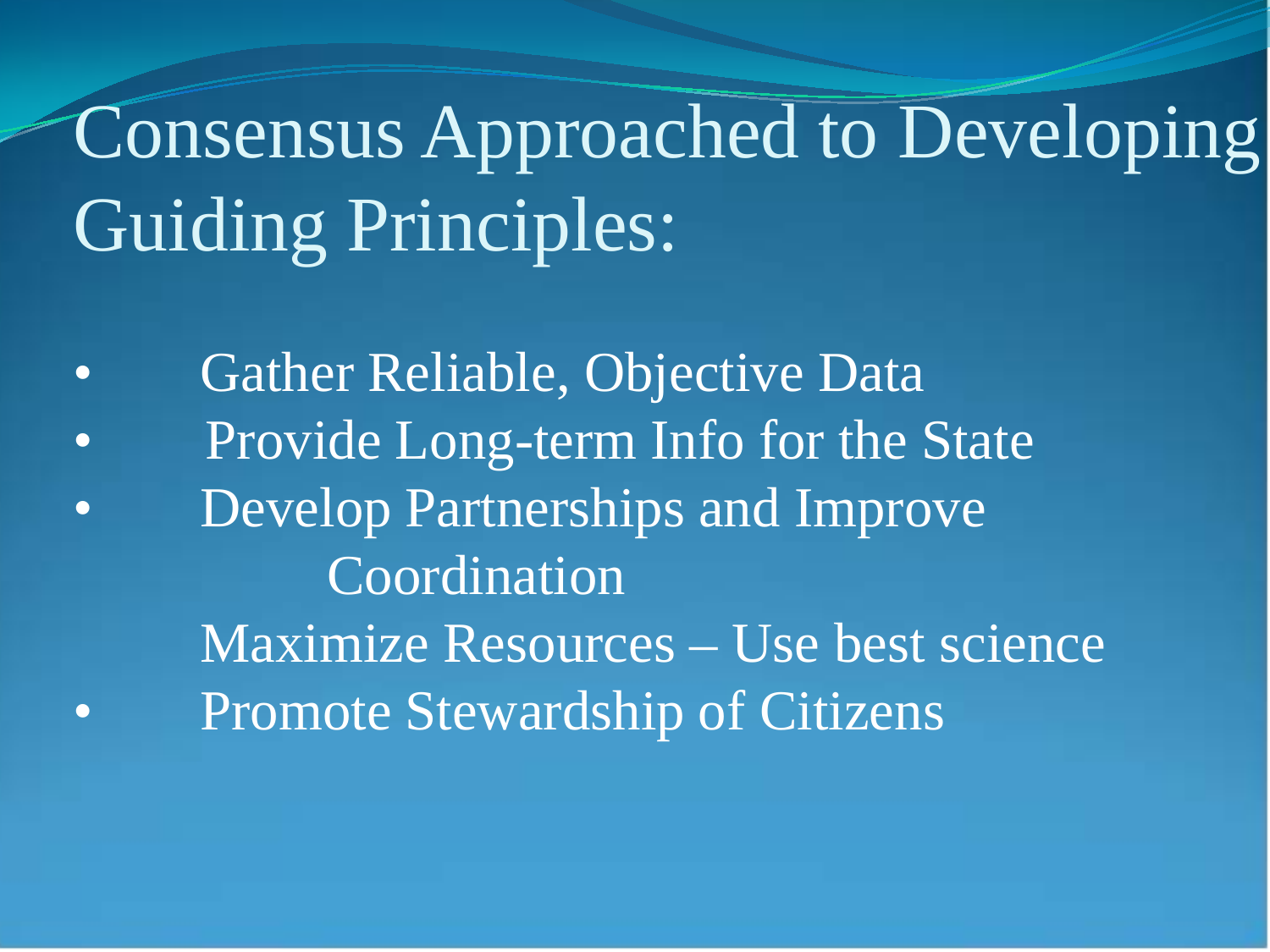#### Program Priorities

| <b>Priority</b>  | <b>Resource</b>                                                      | <b>Program Elements</b>                                                                                                                                            |
|------------------|----------------------------------------------------------------------|--------------------------------------------------------------------------------------------------------------------------------------------------------------------|
| <b>Very High</b> | <b>Interior Rivers</b>                                               | Coordination<br>Data Collection<br>Database Management                                                                                                             |
| <b>High</b>      | <b>Border Rivers</b><br>Groundwater<br>Lakes<br><b>Small Streams</b> | Data Access<br>Data Interpretation<br><b>Public Information</b><br>Verification/Follow-up                                                                          |
| <b>Moderate</b>  | <b>Beaches</b><br>Precipitation<br>Wetlands                          | <b>Citizen Monitoring</b><br><b>Emerging Issues</b><br><b>Fish Tissue</b><br><b>Impaired Waters</b><br><b>Permitted Facilities</b><br><b>Targeted Source Types</b> |

\* As voted on by the 47 Stakeholder Groups in 1999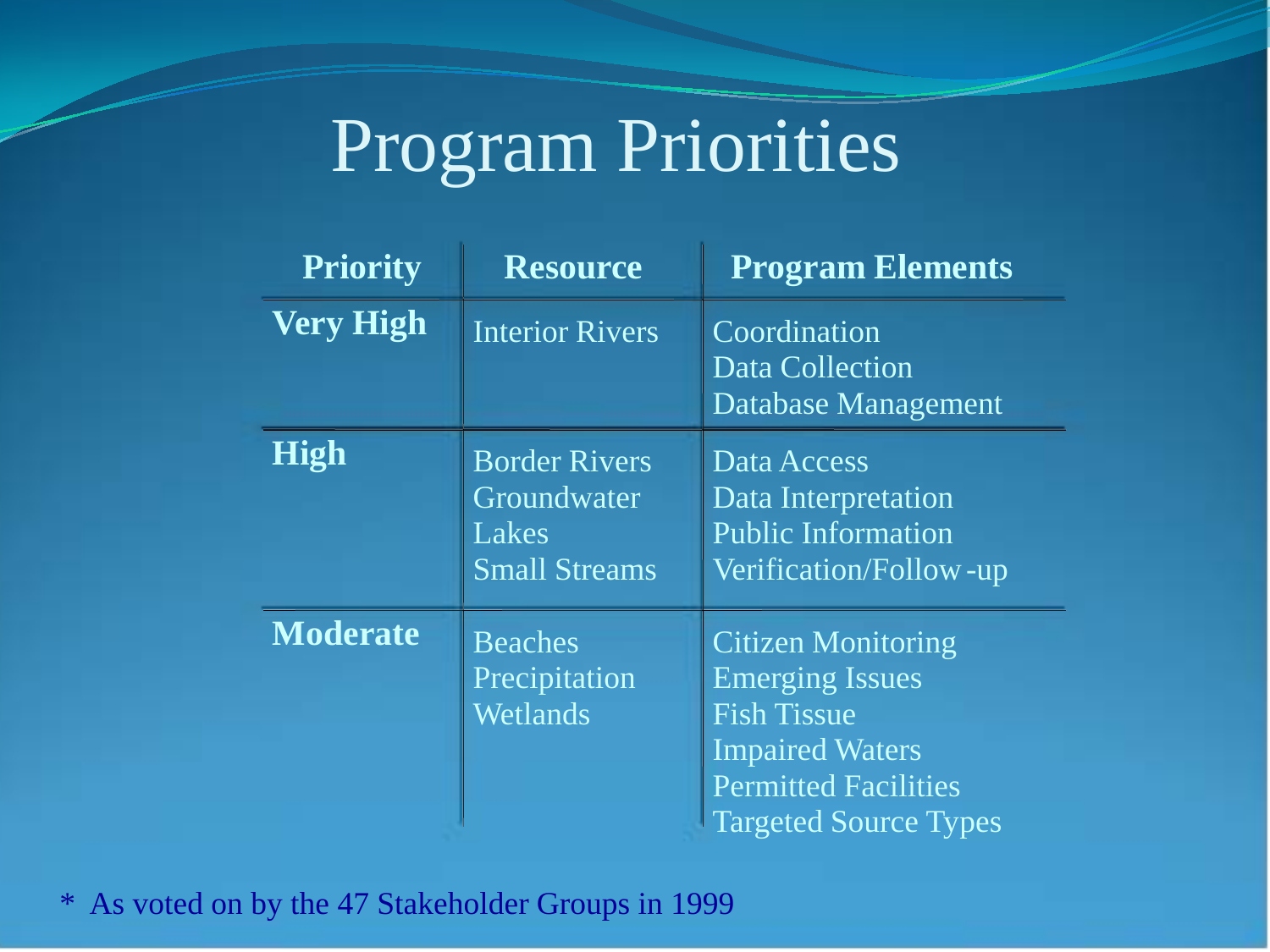## Water Monitoring Plan 2000

- Identified \$6.5 Million in Need Annually
- Stakeholder Buy-in for Next Steps
- Provided Transparency for the Expenditure of Funds initial concern that these funds would be used to backfill General Fund losses to DNR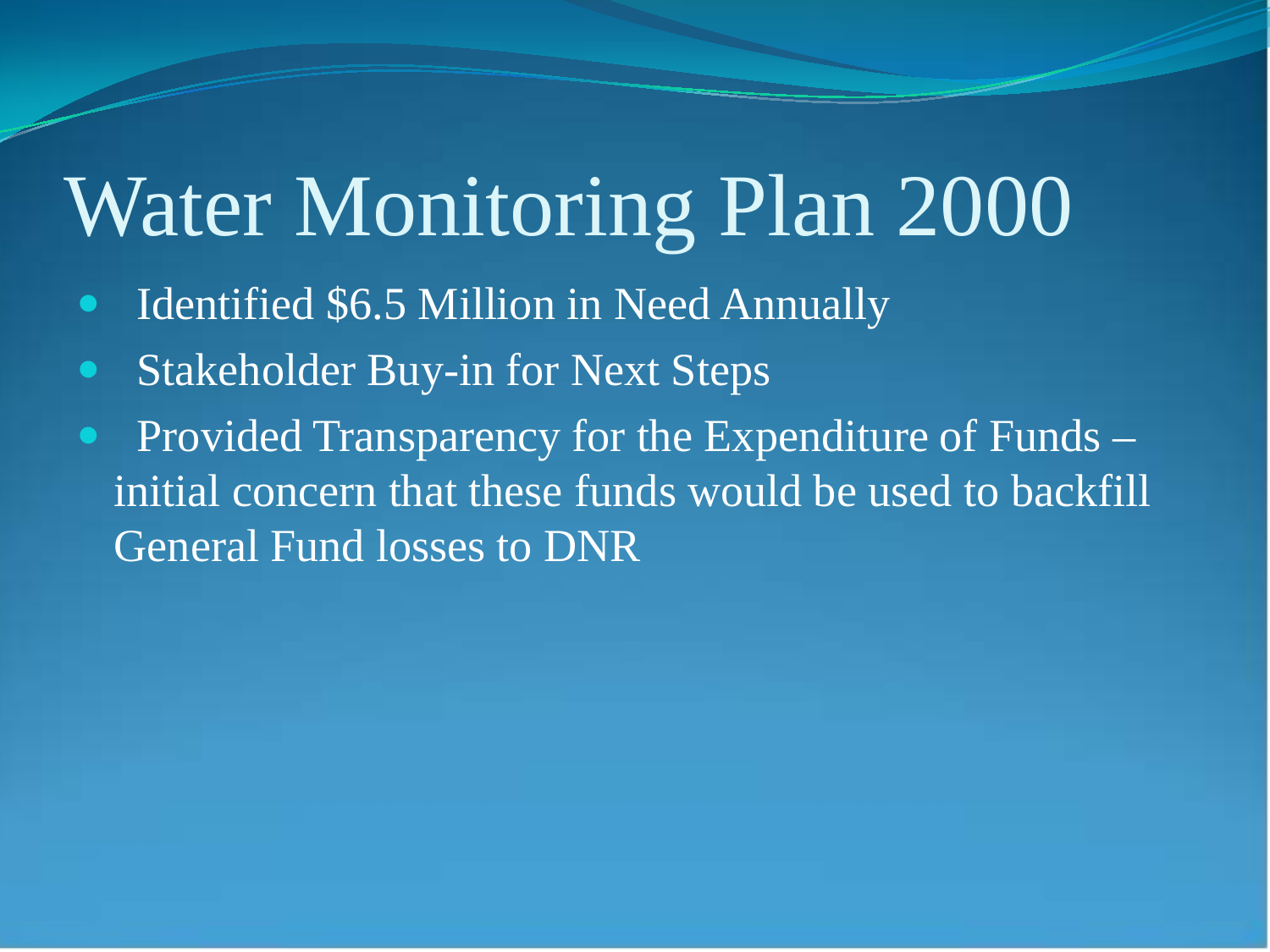## Reporting Back to Iowans

• Data Interpretation - Contentious Issue • Annual Monitoring Conference Modeled from Iowa NAWQA meetings Bring together Scientists, Volunteers, Agency Staff, Stakeholders Fact Sheets (10 per year) www.igsb.uiowa.edu/wqm/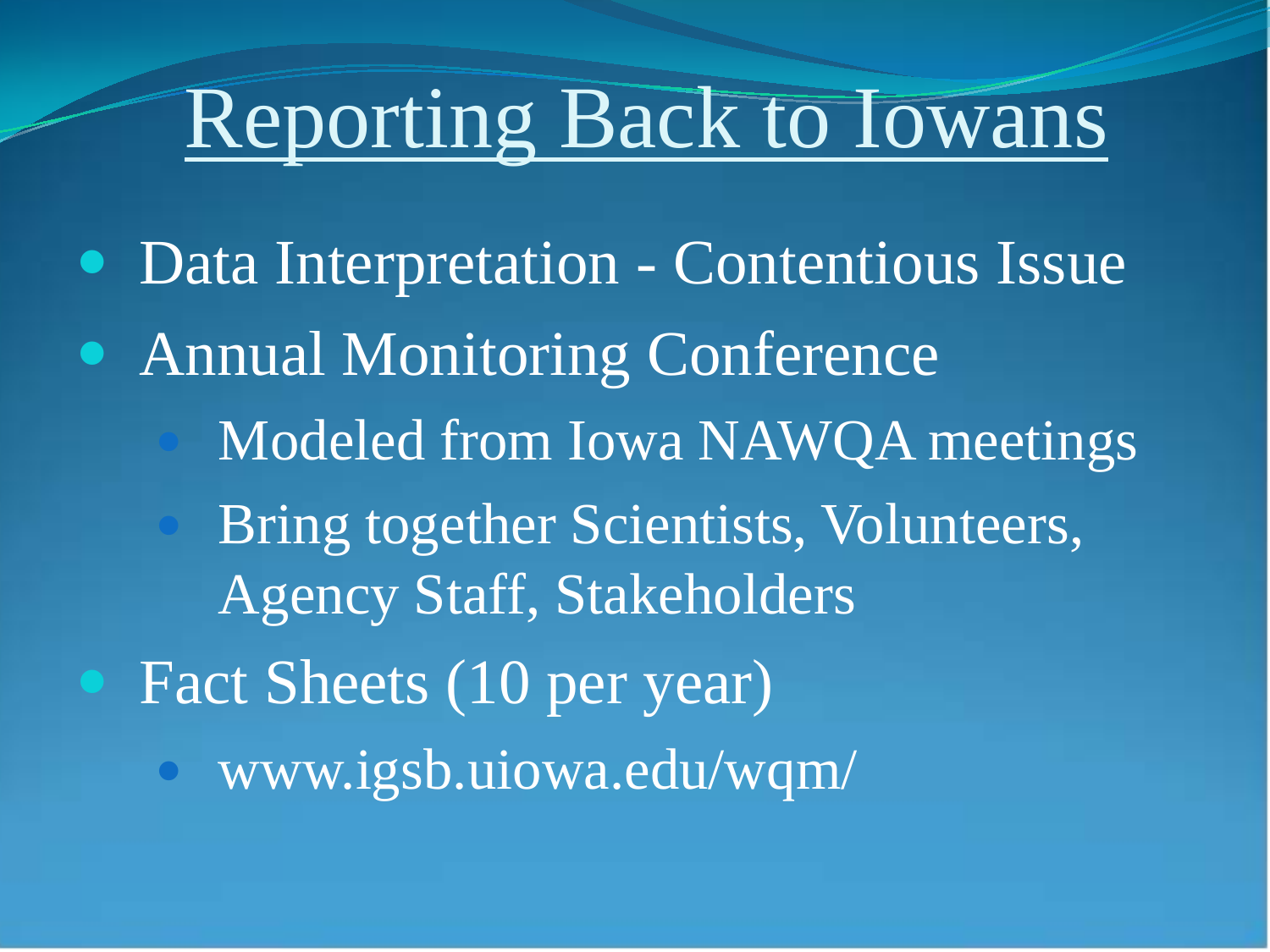# **Monitoring for the Next Decade**

#### April 9-10, 2010

Scheman Bldg. **Iowa State University** Ames, IA Agenda &<br>Registration Form inside

> For more information, visit www.igsb.uiowa.edu/wqm



Friday April 9<sup>th</sup> – Technical Sessions on Water Quality Monitoring Saturday April  $10<sup>th</sup> - IOWATER$  volunteer sessions All volunteers attend for FREE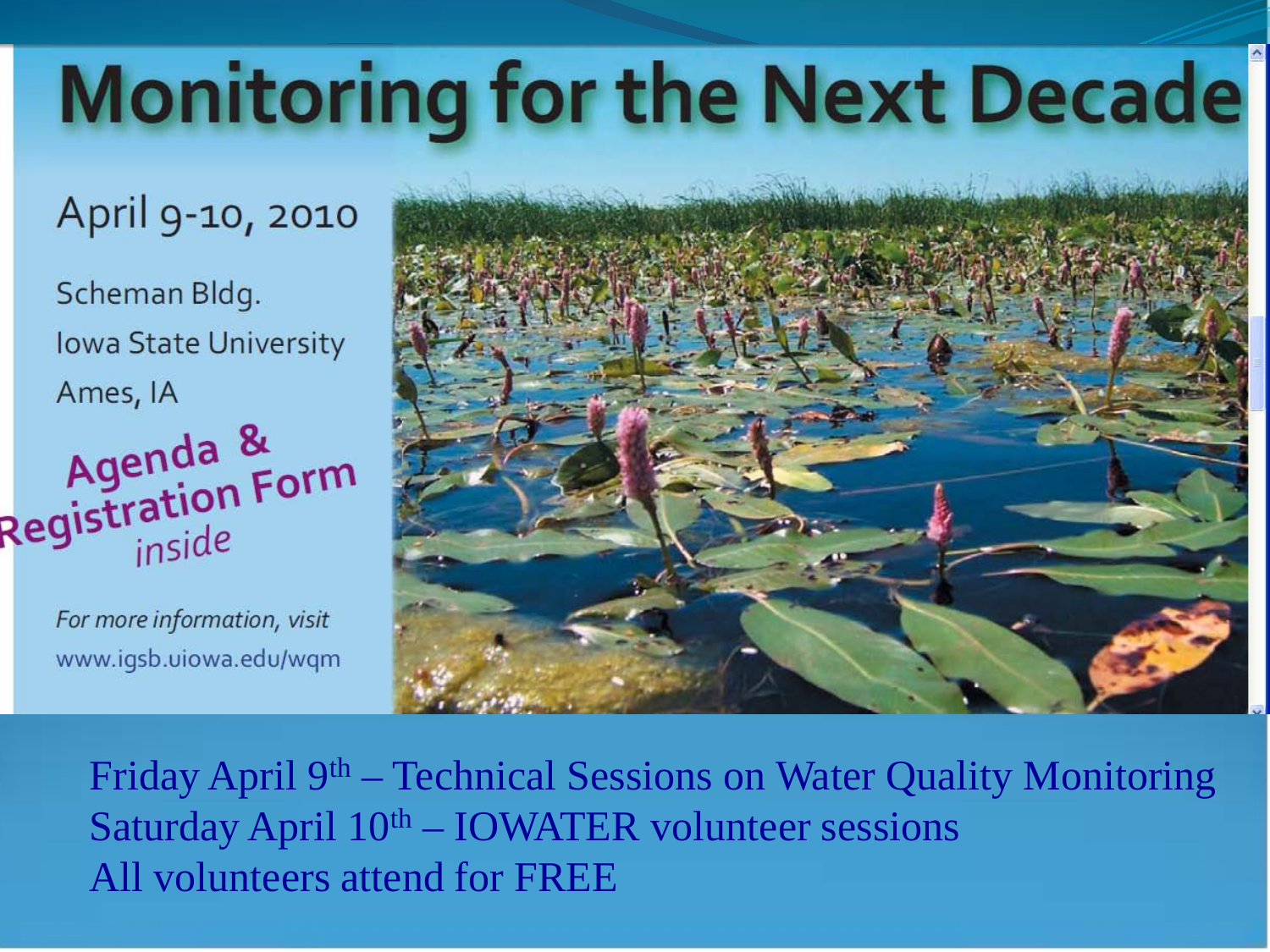# 2010 Topics

- Nutrient Criteria
- Algal Toxins and Public Health
- Midwest Floods of 2008
- Volunteer Success Stories
- Community Approaches to Improving Water Quality
- Storm Water Monitoring
- Biological Indicators of Stream Health
- Groundwater Quality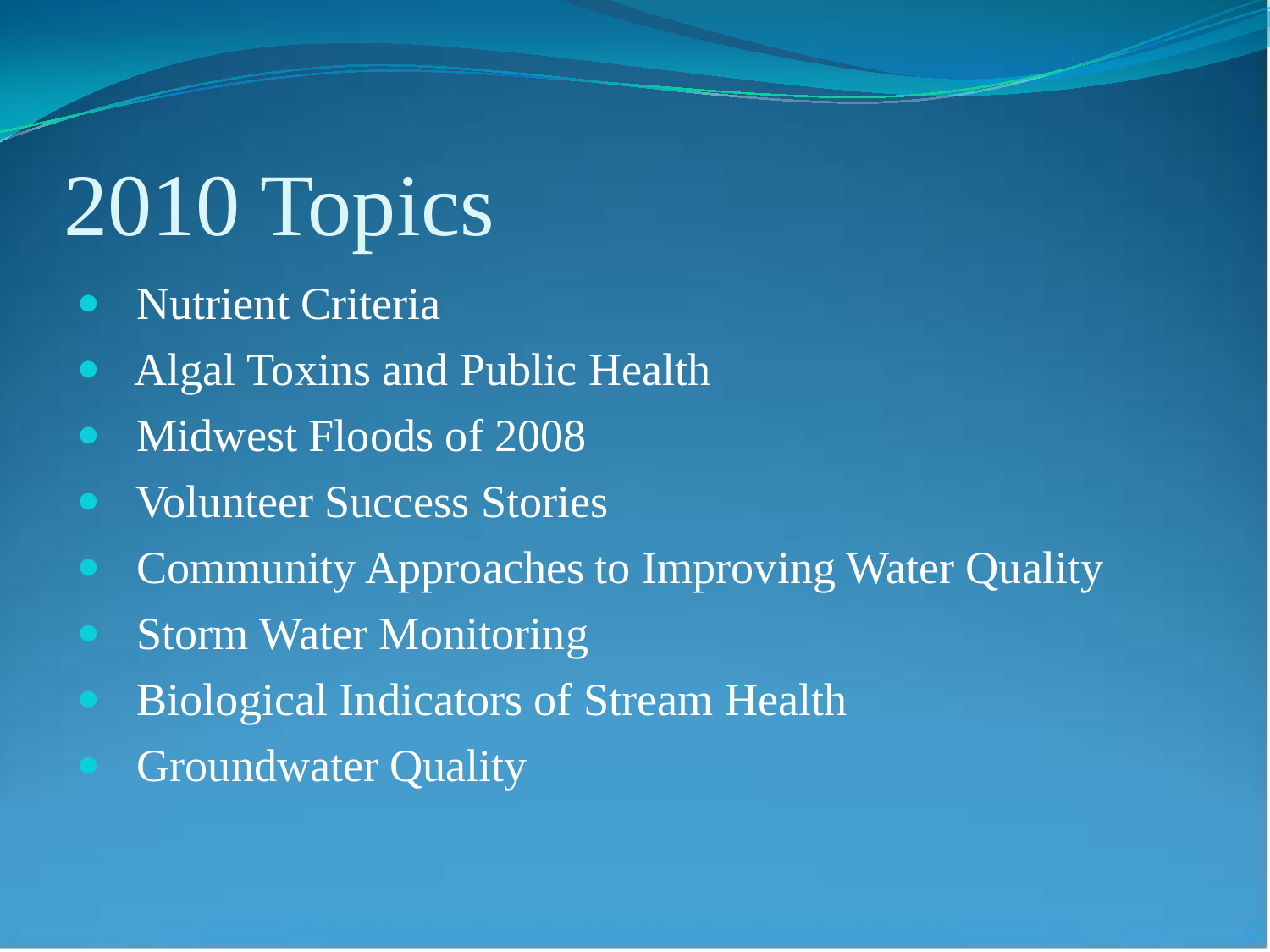### Affiliation of Presenters

- USGS (Iowa, Kansas, Wisconsin)
- Iowa DNR
- Iowa Dept. of Public Health
- **Community Groups**
- Academia (University of Northern Iowa, Buena Vista University, University of Iowa, University of Alabama, University of Minnesota)
- Goal Encourage Collaboration and Exchange of Information among various groups.